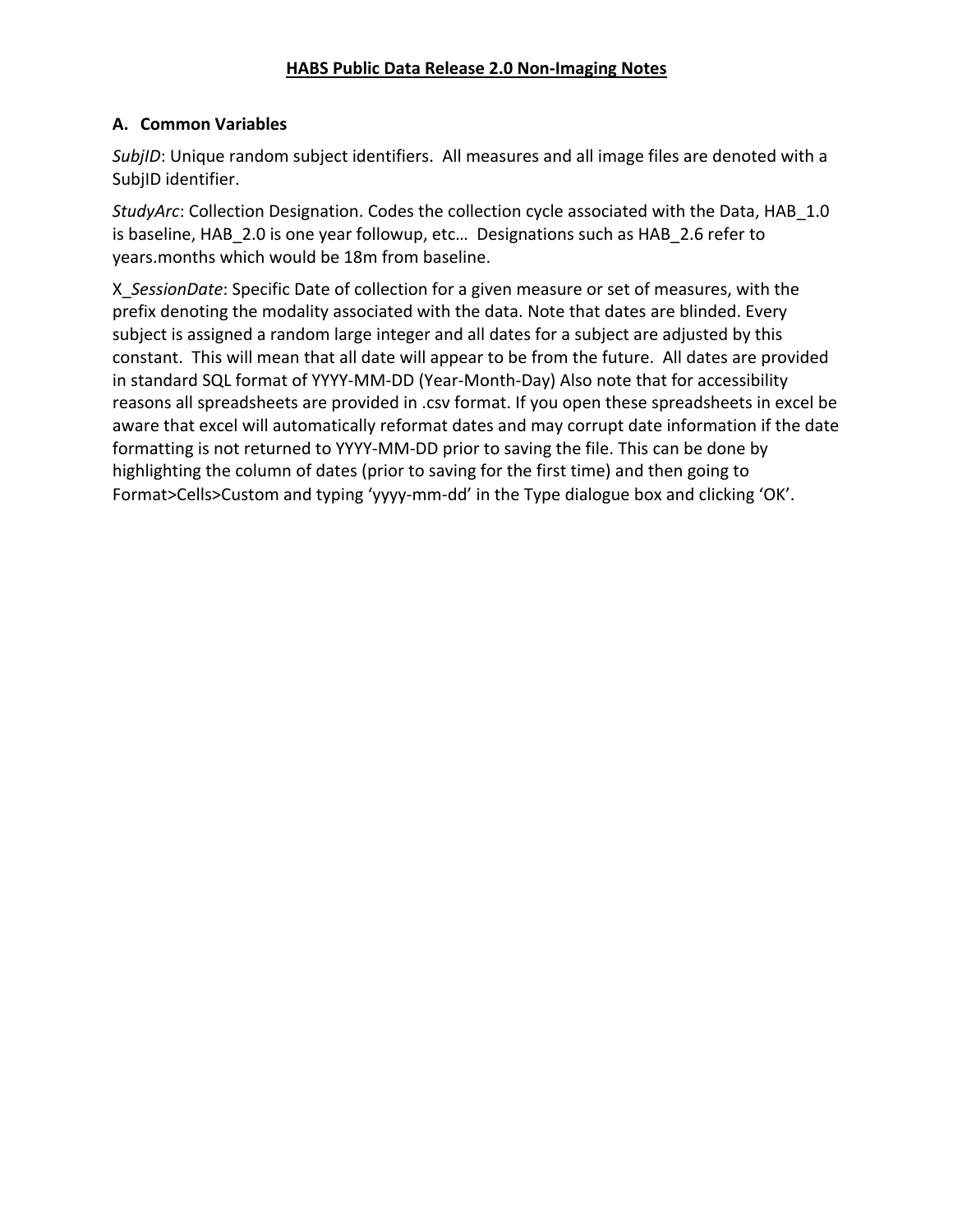# **B. Demographic variables**

*Time*: The amount of time, in years, from the initial baseline assessment.

*NP\_Age*: Age at time of Neuropsych assessment (rounded to the nearest quarter year).

*BiologicalSex*: Self report of biological sex, all values were provided by participants as either M (male) or F (female).

*VIQ*: This measure comes from the American National Adult Reading Test (AmNART). The AmNART estimates premorbid IQ through correct pronunciation of irregularly spelled words, such as "aisle". The participant is asked to read 50 english words, and the numbers of errors in pronunciation are counted; these errors correspond to a Standard Score of Verbal IQ. Source: Ryan J, Paolo A, 1991; Nelson and Willison, 1991; Storandt, Stone, and LaBarge, 1995.

*YrsOfEd*: Years of education. 1-12 denote number of years of primary and secondary education. 13 is "some college", 14 is an associates degree, 16 is a bachelors degree, 18 is a masters degree, and 20 is a professional degree (e.g. medical school, law school, or PhD).

*Race*: Self report of racial identity. AS = Asian, B = Black, NA = Native American, W = Caucasian.

*Ethnicity*: H = Hispanic, NH = not Hispanic

*Hollingshead*: A measure of socioeconomic status based on four domains: marital status, retired/employed status, educational attainment, and occupational attainment

*APOE\_haplotype*: Codes which APOE alleles (2, 3, or 4) are present on each chromosome (22, 23, 24, 33, 34, 44).

*E4\_Status*: Codes for the presence or absence of the e4 risk allele.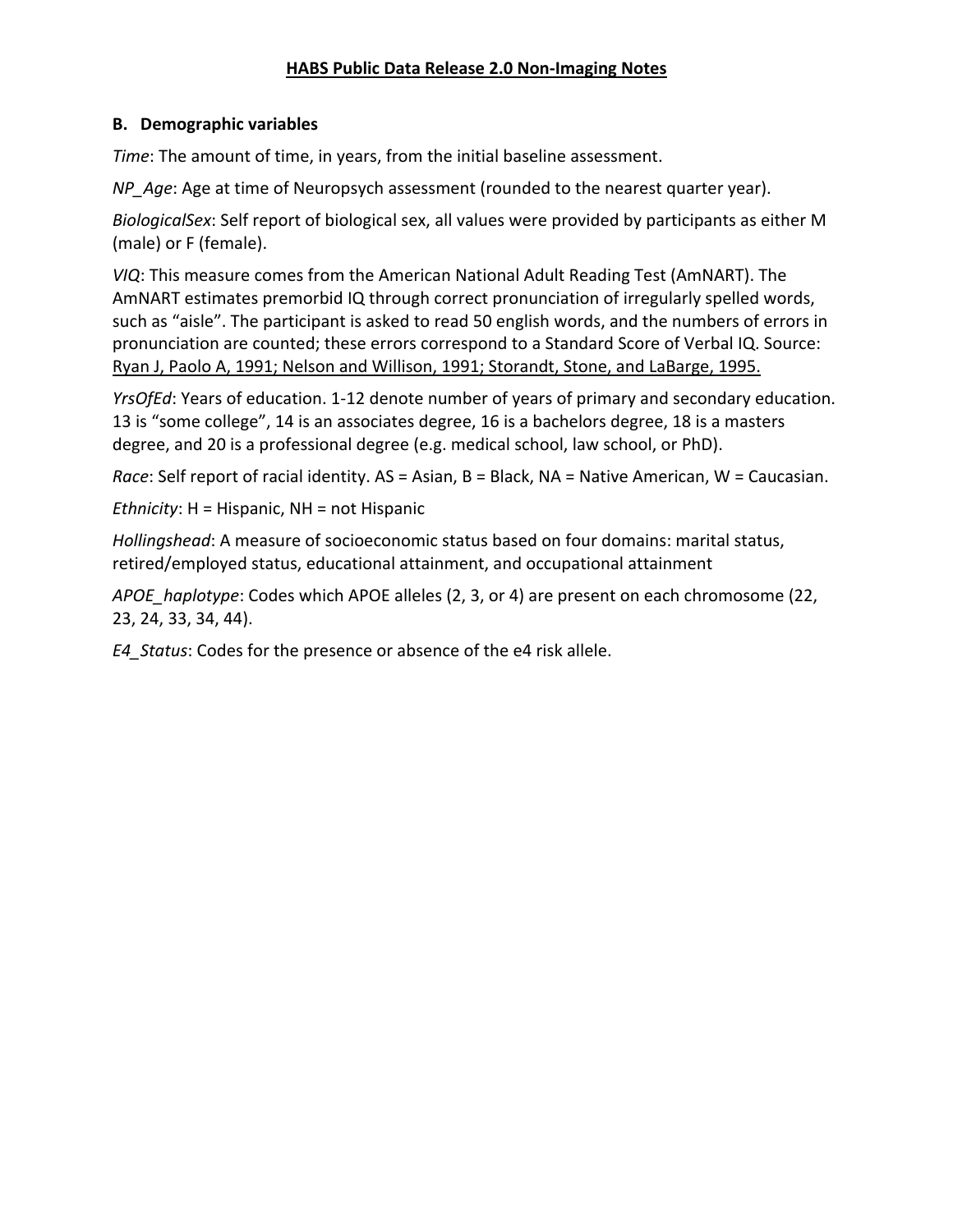# **C. Clinical Variables**

*HABS\_DX*: Consensus diagnosis of cognitive status at each observation. CN = Cognitively Normal. MCI = Mild Cognitive Impairment. Demented = Clinically Demented. Quarterly consensus meetings are conducted with 6 or more clinicians as part of a multidisciplinary team. Participants are brought to consensus if they have a global Clinical Dementia Rating score of 0.5 and/or performance falls 1.5 standard deviations below the sample mean on any individual domain-specific composite score. Diagnoses are determined by clinical consensus after reviewing the CDR, cognitive data, and relevant medications/medical history.

*CDR\_Global*: Global score from the Clinical Dementia Rating scale. *CDR\_SB*: Sum of boxes from the Clinical Dementia Rating scale. *CDR\_Memory*: Indicates the portion of the CDR\_Global score that comes from the memory box.

The CDR measures dementia severity through a structured interview protocol by a qualified clinician. The interview is conducted with the participant and caregiver/informant. The assessment is calculated on the basis of testing six different cognitive and behavioral domains on a scale of 0-3: memory, orientation, judgment and problem solving, community affairs, home and hobbies performance, and personal care.

From this, a five-point scale is derived, where 0 indicates no cognitive impairment, 0.5 is very mild dementia, 1 is mild, 2 is moderate, and 3 is severe.

Source(s): Morris JC, 1993.

*MMSE\_Total*: Total score from the Mini Mental State Exam *MMSE\_Orientation*: Orientation (location + time) *MMSE\_ImmRecall*: Immediate recall of 3 words *MMSE\_AttnCalc*: Attention calculation (serial subtraction of 7's from 100; if serial 7's is not completed correctly, the word WORLD is spelled backward; highest score recorded) *MMSE\_DelRecall*: Delayed recall of 3 words *MMSE\_Language*: Language (includes naming, repetition, 3-step command, reading, writing) *MMSE\_Pentagons*: Pentagons

The MMSE test measures cognitive impairment through a 30 item questionnaire. The MMSE is a quick test of orientation, short term memory, attention, language and visuospatial construction. A score is given in each section reaching a maximum point of 30.

Source(s): Folstein MF, et al., 1975.

*GDS*: The total score (max=30) from the geriatric depression scale.

The GDS is used to help identify depression in older adults. This is a 30 item self-report questionnaire in which the participants are asked to respond by answering yes or no in reference to how they have felt in the last two weeks.

Source(s): Yesavage JA, et al., 1982.

*Hachinski*: The Hachinski ischemia total score.

The Hachinski Iscahemia Score represents a brief clinical tool helpful in the "bedside" differentiation of the most common dementia types, Alzhiemer's vs Vascular Dementia. Items distinguishing dementia types were stepwise deterioration, fluctuating course, hypertension, history of stroke, and focal neurological symptoms. It is not useful in determinations between mixed dementia and other dementia types.

Source(s): Hackinski et al., 1975; Moroney, J.T., 1997; Molsa P.K. et al., 1985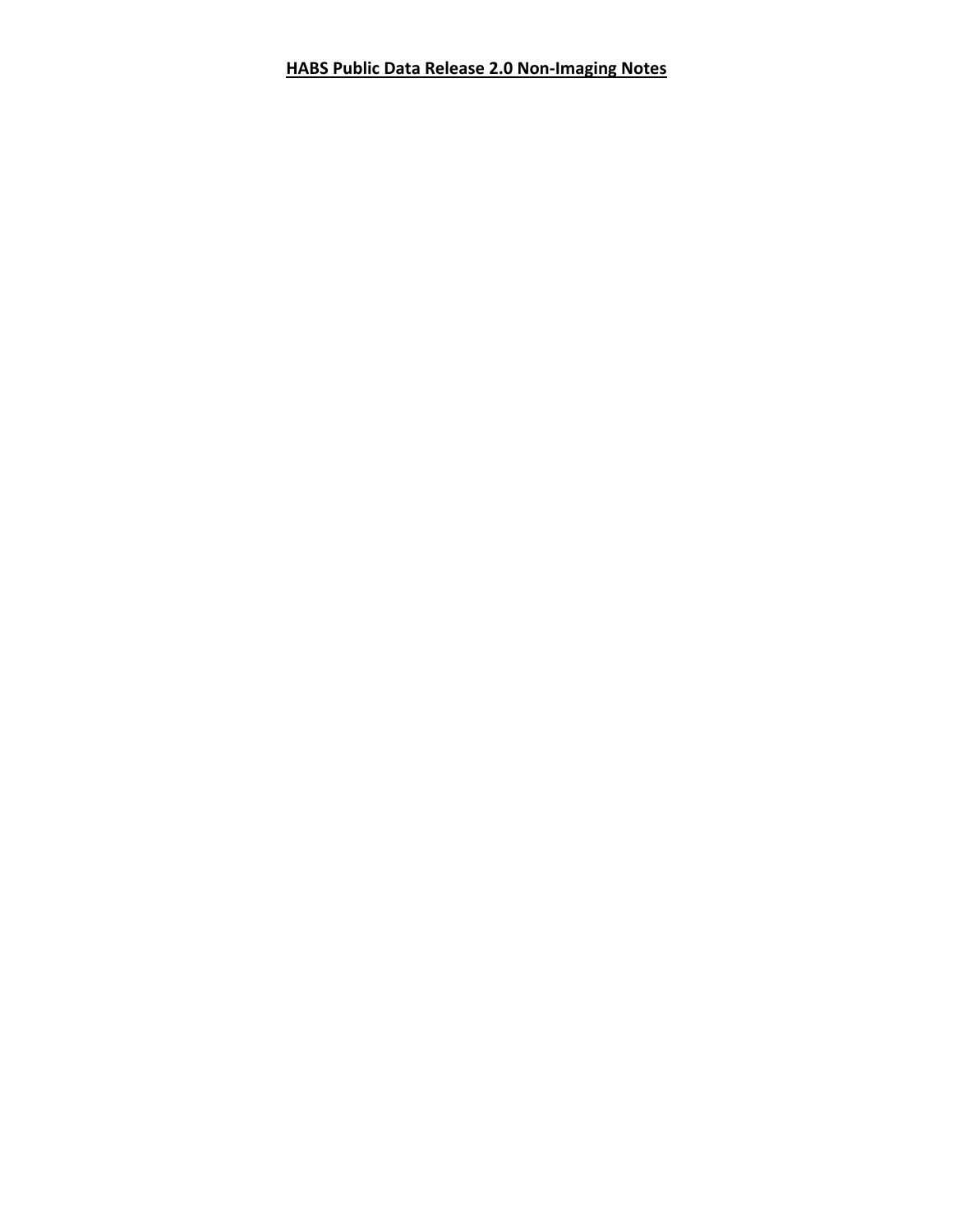### **D. Cognitive Variables**

#### Boston Naming Test (BNT)

The Boston Naming Test consists of 30 large ink drawings of items ranging in familiarity from such common ones as "tree" and "pencil" at the beginning of the test to "sphinx" and "trellis" at the end. BNT as a whole is made up of 60 total questions but is broken down into two versions with 30 questions given at a time (even/odd). If a person does not recognize something, semantic and phonemic cues are given.

Source(s): EF Kaplan, Goodglass, and Weintraub, 1983; Goodglass and Kaplan, 2001.

*BNT* 30: Sum of words recalled (including semantic cues) - without cue + number correct semantic.

Odd and even 30-item versions of the BNT are administered alternately each year, starting with the odd version in year 1 followed by the even version in year 2, etc.

#### Category Fluency Test (CAT)

Participants are asked to produce as many unique items as possible in 1 minute which belong to a certain category. Over 3 minutes, they are asked to recall first animals, vegetables, and then fruits.

Source(s): Monsch AU, Bondi MW, Butters N, et al., 1992.

*CAT3*: Total score correct for all three categories *CAT\_Animal\_Total*: Total for Animals. *CAT\_Vegetable\_Total*: Total for Vegetables. *CAT\_Fruit\_Total*: Total for Fruits.

#### Digit Span Test

The Digits Span test evaluates participant's working memory and attention span by reading a long sequence of numbers and asking them to repeat the same sequence back to the examiner in forward or backwards order. The testing stops when the participant does not correctly repeat either trial sequence or when the maximal list length is reached (9 digits forward, 8 backwards).

Source(s): Wechsler D, 1981.

## *Digits\_Forward*: Digit Span forward. *Digits\_Backward*: Digit Span backwards.

#### Digit Symbol Test

The Digit Symbol test measures cognitive dysfunction through matching symbols to numbers. The participant is given a key where numbers 1-9 are assigned a corresponding symbol. The participant has 90 seconds to fill in the correct corresponding symbol under a random series of numbers. Total correct responses is summed.

Source(s): Wechsler D, 1981.

### *DigitSym*: Total correct responses.

#### Phonemic Fluency (FAS)

The Phonemic Fluency (FAS) test measures cognitive dysfunction through phonemic word fluency and involves access retrieval from memory. The test asks the participant to name as many words beginning with a single letter (F, A, and S) within a minute without using proper nouns or different tenses of the same word. The total number of words form the result.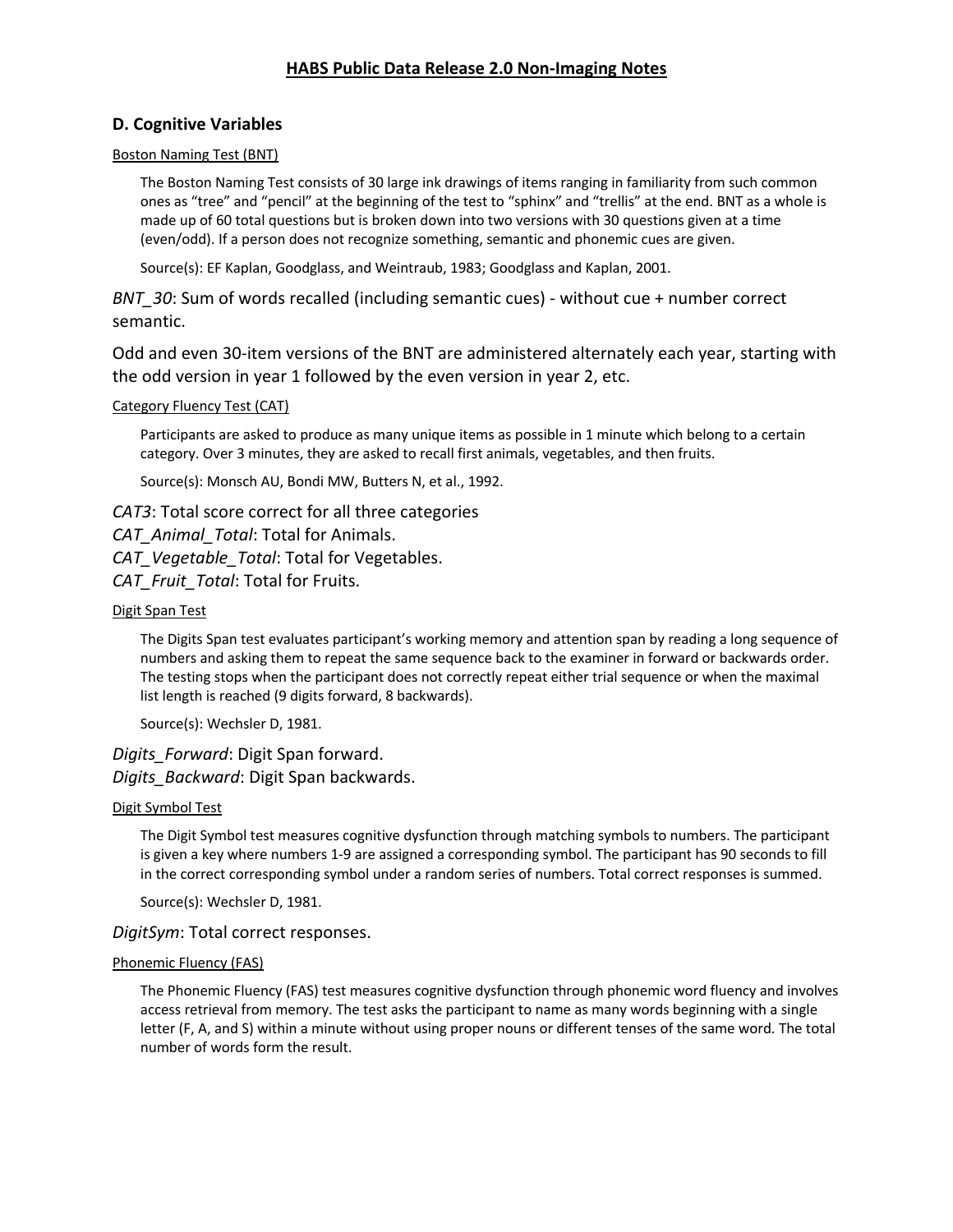The cutoff for individuals with 16 years of education is 3, the cutoff for individuals with 12-15 years of education is 7, the cutoff for individuals with 9-11 years of education is 9, the cutoff for females with 9 years of education is 12, and the cutoff for males with 9 years of education is 17.

Source(s): Benton AL, Varney NR, Hamsher KD, et al., 1983; Patterson J, 2011.

*FAS\_Total*: Sum of scores from F, A, and S. *FAS\_F\_Total*: Total number of words beginning with F. *FAS\_A\_Total*: Total number of words beginning with A. *FAS\_S\_Total*: Total number of words beginning with S.

### Free and Cued Selective Reminding Test (FCsrt)

The Free and Cued Selective Reminding Test (FCsrt) helps identify very mild dementia through memory retrieval. The result of this test can be based on three scoring procedures: free recall, total recall, and cue efficiency. The participant is asked to remember 16 images that are associated with categories. In the free recall trial, the participant lists all images that can be remembered. In the subsequent cued trial, the examiner prompts the participant with the category that belongs to the images that were not recounted during the previous free recall trial. The trials trade off (free, cued, free, cued etc.) for a total of 3 free recall trials and 3 cued recall trials. The final score is calculated by adding up the total number of images recalled for every free recall trial and for every cued recall trial, where each cued recall trial is equal to the sum of the free recall total plus the correct cued response.

Source(s): Grober E, Hall C, Sanders AE, & Lipton RB, 2008.

*FCsrt\_FNC:* Total of Free and Cued Recall.

*FCsrt\_Free*: Total of Free Recall.

Alternate versions of the FCsrt are administered in the following order: A-B-C-A-B-C. Further information about the FCSRT version administered in HABS can be found in Papp et al. Neurology 2017.

### Letter-Number Sequencing Test (LetterNum)

The Letter-Number Sequencing Test (LetterNum), tests working memory and attention span. The examiner reads a list of combinations of letters and numbers, and the participant is asked to recite them back with the numbers first in ascending order and then the letters in alphabetical order. The result is measured for every correct answer, with 1 point given for every answer correct.

Source(s): Wechsler D, 1997.

### *LetterNum\_Total*: Total score.

### Logical Memory (LogicMem)

A short story is orally presented and the participant is asked to repeat the story. Following a 20-30 minute delay, the participant is asked to recall as many details as possible from the story.

Source(s): Wechsler D, 1987.

*LogicMem\_IL*: Measure of immediate learning. *LogicMem\_DR*: Measure of delayed recall.

#### Selective Reminding Test (SRT)

The Selective Reminding Test (SRT) measures verbal learning and memory through a multiple trial list-learning task. The examiner reads a list of 12 unrelated words and the participant is asked to immediately recall as many words as possible. On each subsequent trial, the participant is presented with only the words they failed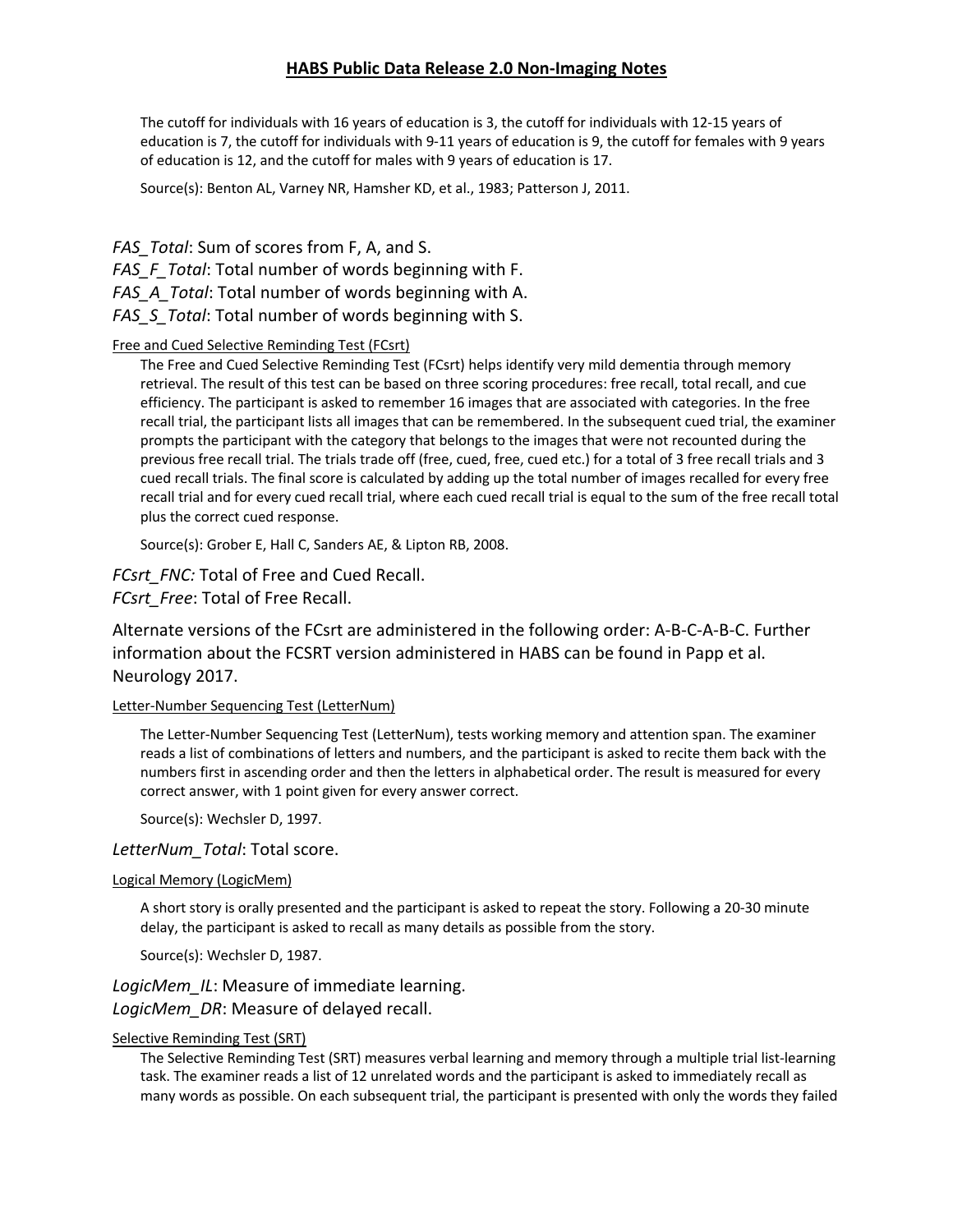to recall on the previous trial until a total of 6 trials are completed. After a brief delay, they are asked to produce as many words as they can remember. For those words they cannot retrieve, they must select the correct word from a 4-item multiple choice.

Source(s): Masur DM, et al., 1990.

*SRT\_dr*: Delayed Recall.

*SRT\_cltr*: Continuous long term retrieval: number of words recalled over three consecutive trials.

*SRT\_cr*: Continuous retrieval: number of words consistently retrieved between two consecutive trials.

*SRT\_ltr*: Long term retrieval: number of words retrieved from long term storage.

*SRT\_lts*: Long term storage: number of words recalled on 2 consecutive trials without reminder between trials.

*SRT\_mc*: Recognition recall.

*SRT\_str*: Short term retrieval: number of words retrieved from short term storage *SRT\_tr*: Total recall.

The same version of the SRT is administered each year. Further description of the SRT in HABS can be found in Hedden et al. J Neuroscience 2012 and Papp et al. Neuropsychologia 2015.

### Trail Making Test (TMT)

The Trail Making Test (TMT) measures cognitive impairment potential impairment through a visual attention and task switching task. The test consists of two parts containing numbered and lettered circles. In the first (Part A), the participant is asked to draw a line to connect the circled numbers in numerical sequence (1, 2, 3, etc) as quickly as possible. In the second (Part B), the participant is asked to alternate between numbers and letters in sequential order (1, A, 2, B, 3, etc). The goal is to finish in correct order as quickly as possible and the total test time is then used to measure the results.

Source(s): Reitan R., 1979.

*TMT* A: Time to complete part A (in seconds). *TMT B*: Time to complete part B (in seconds).

### Visual Form Discrimination Test (VFDT)

The Visual Form Discrimination Test (VFDT) measures attentional functions and visual perception. The test is a 16 item multiple choice like design. Each item has a target and four stimuli directly below the target, one of which is an identical match and the other three contain minor variation, peripheral elements or distortion of the major shape. All stimuli are presented simultaneously with no time limit. The scoring of the test is based on a correct match (2 points), incorrect match that includes an error involving peripheral element (1 point), or incorrect match involving a major shape (0 points), the total score is then summed up and evaluated.

Source(s): Benton AL, et al., 1983.

### *VFDT*: Total score

### Structured Telephone Interview of Dementia Assessment (STIDA)

STIDA is a 7-item questionnaire of subjective cognitive complaints consisting of seven yes/no questions. It assesses an individual's subjective complaints by asking questions regarding their ability to remember information, understand instructions, follow conversations, and find their way around.

Source: Amariglio RE, Townsend MK, Grodstein F, Sperling RA, Rentz DM. Specific subjective memory complaints in older persons may indicate poor cognitive function. J Am Geriatr Soc. Wiley Online Library; 2011 Sep;59(9):1612–1617. PMCID: PMC3315361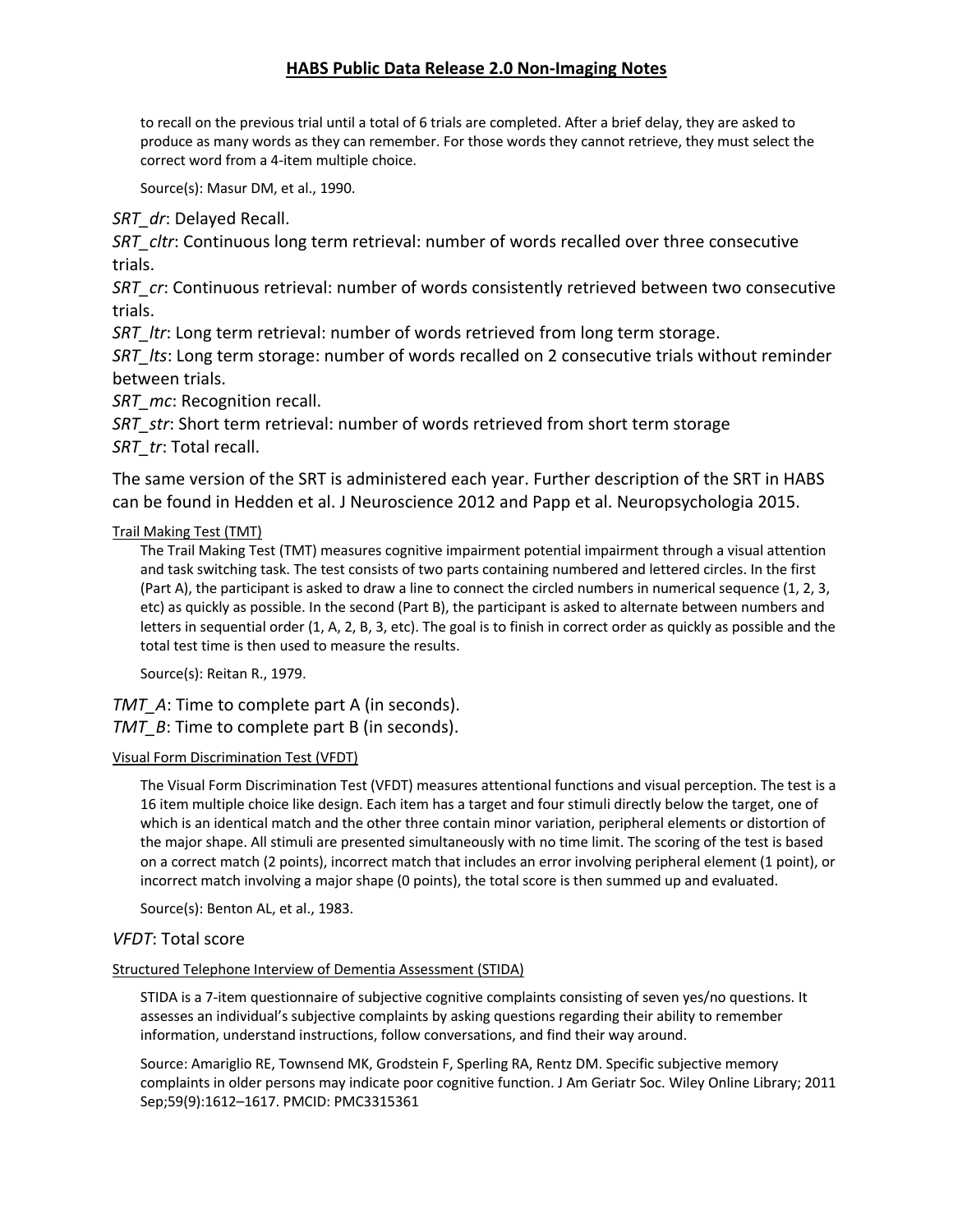*STIDA (written as DemoMemQ)*: Sum of 7 items regarding subjective memory complaints.